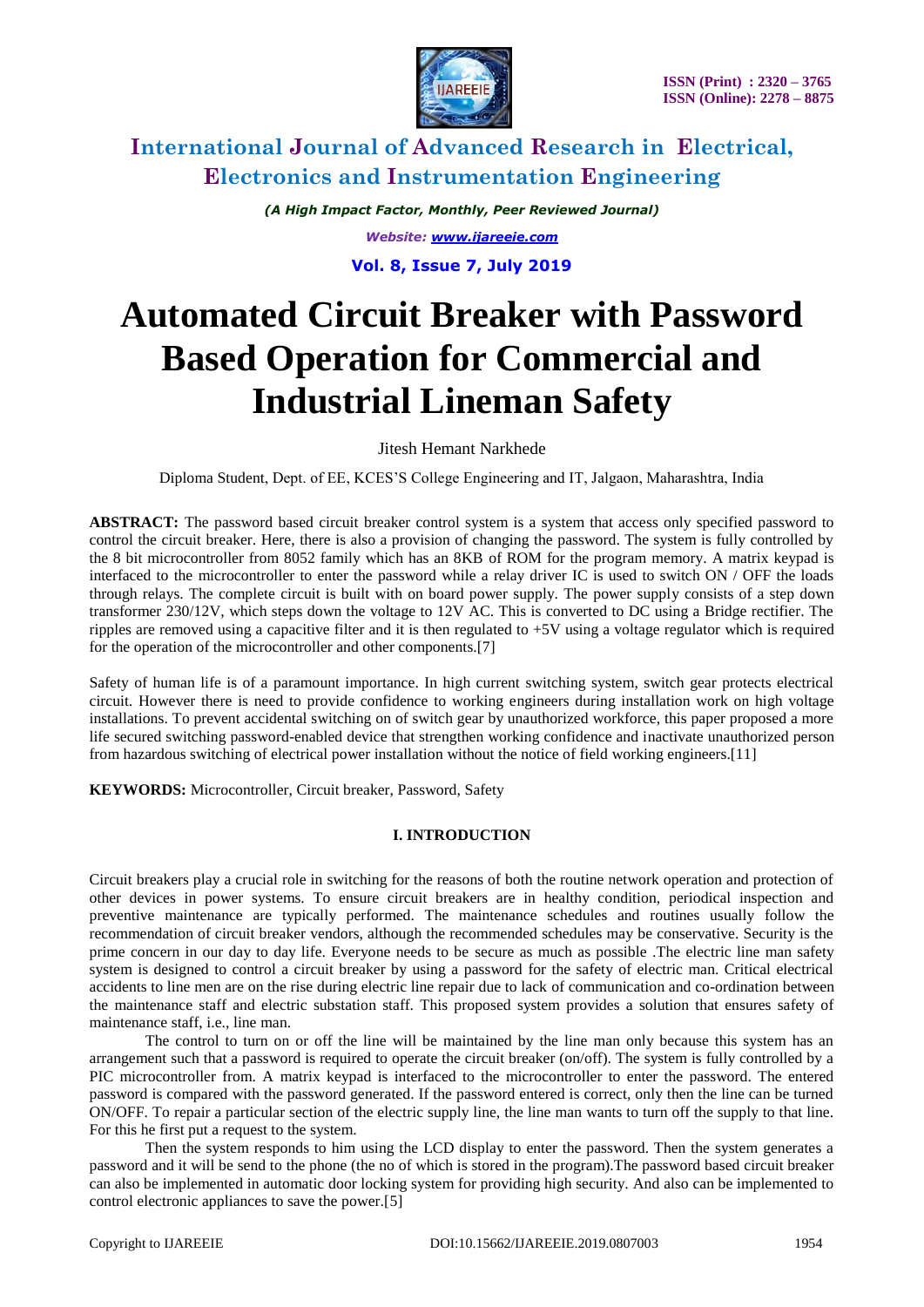

*(A High Impact Factor, Monthly, Peer Reviewed Journal)*

*Website: [www.ijareeie.com](http://www.ijareeie.com/)*

### **Vol. 8, Issue 7, July 2019**

#### **II.LITERATURE SURVEY**

Mr. TarunNaruka, Vivek Kumar Sharma, Vikram Singh, Vishnu Sharma presents paper on "PASSWORD BASED CIRCUIT BREAKER" This project control system is a system that access only specified password to control the circuit breaker. Here, there is also a provision of changing the password. The system is fully controlled by the 8 bit microcontroller from 8051 family which has an 8KB of ROM for the program memory. A matrix keypad is interfaced to the microcontroller to enter the password, while a relay driver IC is used to switch ON / OFF the loads through relays. The complete circuit is built with on board power supply. The power supply consists of a step down transformer 230/12V, which steps down the voltage to 12V AC. This is converted to DC using a Bridge rectifier. The ripples are removed using a capacitive filter and it is then regulated to  $+5V$  using a voltage regulator which is required for the operation of the microcontroller and other components. Athira P Nair, Josephin J, Electric line man safety system with OTP based circuit breaker, IJRET: International Journal of Reach in Engineering andTechnology. This project focuses on the safety of the lineman while working so they do not feel the sudden electric shock. As lineman has to deal with live wires very often, the chances of critical accidents are already very high. However, with the right amount of coordination among lineman and substation, a lot of these accidents can be avoided. The project aimed at providing the solution that ensures the safety of maintenance staff. Here, as soon as the lineman detect the fault in the electric line, an SMS will be sent to the substation staff, who would switch off the line and turn it on when the fault is being resolved, thus reducing the chances of accidents and saves the power as well. The proposed system is fully operated on a microcontroller [6].

#### **III. SYSTEM MODEL AND PROBLEM FORMULATION**

Nowadays, electrical accidents to the line man are increasing, while repairing the electrical lines due to the lack of communication between the electrical substation and maintenance staff. This project gives a solution to this problem to ensure line man safety. In this proposed system, the control (ON/OFF) of the electrical lines lies with line man. This project is arranged in such a way that maintenance staff or line man has to enter the password to ON/OFF the electrical line.Now, if there is any fault in electrical line, then the line man will switch off the power supply to the line by entering password and comfortably repair the electrical line, and after coming to the substation line man switch on the supply to the particular line by entering the password. Separate passwords are assigned for each electrical lines[2].

#### **SYSTEM MODEL:**



**Fig 1.Block diagram of password based circuit breaker**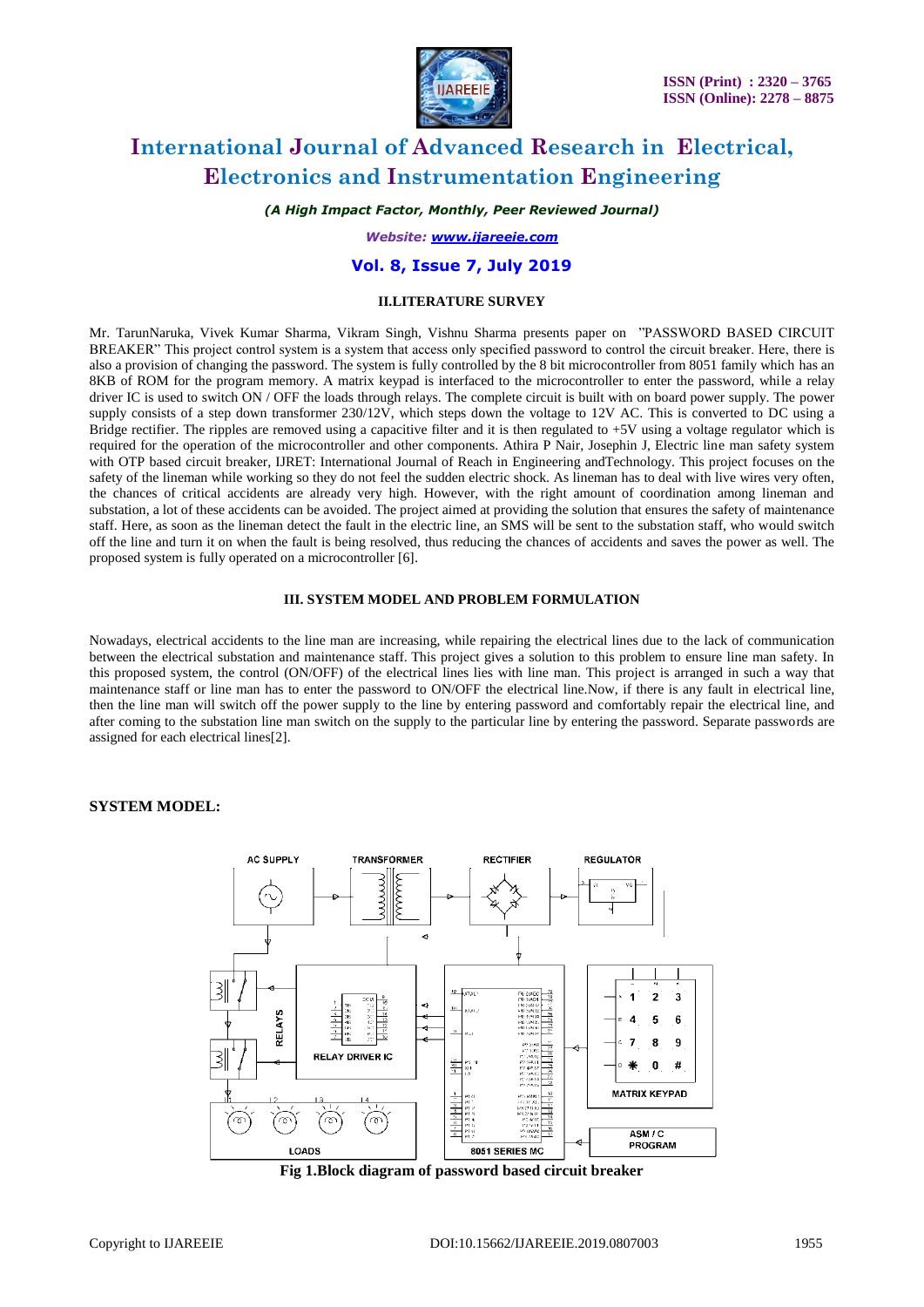

*(A High Impact Factor, Monthly, Peer Reviewed Journal)*

*Website: [www.ijareeie.com](http://www.ijareeie.com/)*

### **Vol. 8, Issue 7, July 2019**



#### **Image 1. Model Photo**

- Power supply
	- As we know the power supply is the main part of any system. Without power supply the system will not work.
	- If the source is not given then how will system work? In given block diagram power supply is given to the microcontroller for proper working of the system.
- Microcontroller
	- Microcontroller is nothing but the brain of the system which store the data in memory from input and send it to output.
	- With the use of Microcontroller time to time response from the system is nicely done.
- Reset circuit
	- Reset circuit is use to create electrical signals with precise frequency as per the requirement of transformer they provided.
- Rectifier
	- A rectifier is an electrical device that converts alternating current (AC), which periodically reverses direction, to direct current (DC), which flows in only one direction. The process is known as rectification.
- Regulator
	- A voltage regulator is a system designed to automatically maintain a constant voltage level. A voltage regulator may use a simple feed-forward design or may include negative feedback. It may use an electromechanical mechanism, or electronic components. Depending on the design, it may be used to regulate one or more AC or DC voltages.
- 4x 4 matrix keypad
	- Keypad is used as an input device to read the key pressed by user and to process it.
	- 4x4 keypad consists of 4 rows and 4 columns. Switches are placed between the rows and columns. A key press establishes a connection between corresponding row and column between which the switch is placed.
	- To read the key press, we need to configure the rows as outputs and columns as inputs.
	- Columns are read after applying signals to the rows in order to determine whether or not a key is pressed and if pressed, which key is pressed.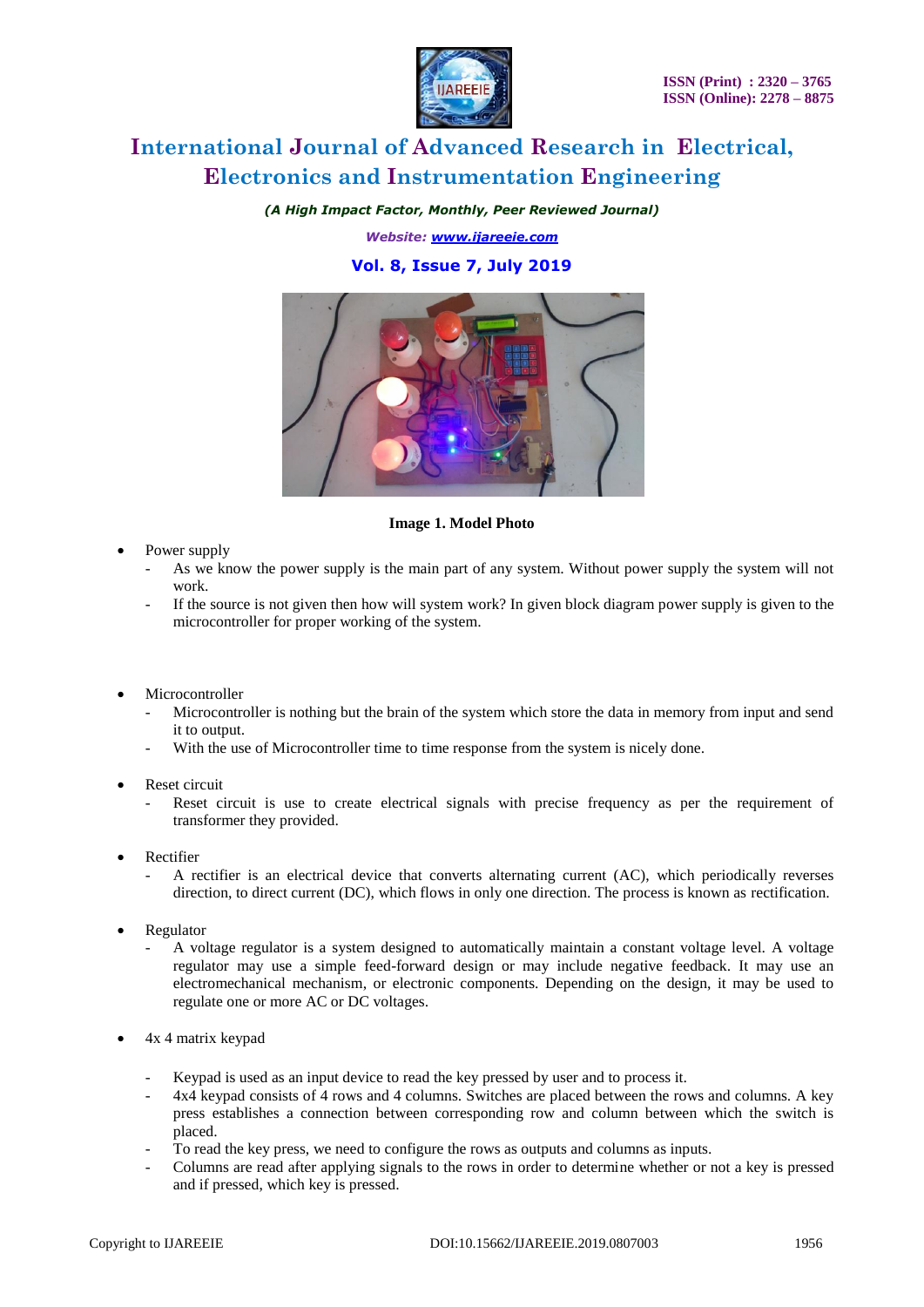

#### *(A High Impact Factor, Monthly, Peer Reviewed Journal)*

#### *Website: [www.ijareeie.com](http://www.ijareeie.com/)*

#### **Vol. 8, Issue 7, July 2019**

#### **IV.ADVANTAGES**

They are smaller in size than fuses. Avoids electrical accidents to lineman and used in electrical substations to ensure lineman safety.[10]

#### **V. APPLICATIONS**

Using wireless communication this system can be operated from other areas besides the substation such as on the transformer.The SCADA is a system used in the communication channels to help easy troubleshoot to locate the fault location directly and the line man can easily rectify it.[9]

#### **VI.FUTURE SCOPE**

By using IOT we can operate the relays from any area as we can directly connect to the server. Wireless ultrasonic and PIR sensors can be also used.We can use SCADA system, to help easy trouble shoot, to identify the fault location directly and line man can easily rectify it we can also use EPROMS that can be interfaced to system so the circuit breaker cannot only operate from the substation,but also from other location through wireless communication.[12]

#### **VI. CONCLUSION**

The ARDUINO microcontroller and GSM based work demonstrate the security of the lineman as switching ON/OFF of circuit breaker and opening or closing of control panel door is done for the purpose of repair or maintenance. The method overcomes the deficiency of existing system of LC opening and closing request for the line. The secured authentic password from the substation to the working lineman ensures the operation of the panel doors and circuit breaker for the beginning of work. Similarly, a request to close the lines after the work by authentic password and charging up of the line by the substation operators is done. The method double cross checks the completion and ensures the safety. Any unauthorized access into the system by wrong password for specific number of trials send a message to the LCD display and a message to substation for the security purpose.[4]

The implementation of this project gives an idea of security. Thus proposed system can be used to maintain one time password that cannot be stolen .The control over power supply is maintained continually.It can be used with SCADA system to atomizes the operation and enhance the security.[8]

### **ACKNOWLEDGEMENT**

I would like to thank my guide Mrs.BhavnaBhavsar and Ms.Prajakta Patil for helping me through my entire project not only by providing me knowledge and also by giving me moral support. Also I , would like to thanks entire diploma staff of KCES"s Engineering College for valuable support, also thanks to of KCE"s Engineering College to provide lab and instruments for my project. And at last but not least thanks to my parents for their valuable support.

#### **REFERENCES**

[1] kcepoly.wordpress.com

<sup>[2]</sup>J.Veena, G.Srivani,Afreen, M.Sunil Kumar, J.Santhosh, K.B.V.S.R.Subrahmanyam"Electric lineman protection using user changeable password based circuit breaker"ISSN (PRINT): 2393-8374, (ONLINE): 2394-0697, VOLUME-2, ISSUE-5, 2015

<sup>[3]</sup><https://www.slideshare.net/shivkapil/password-based-onoff-ckt-breaker>

<sup>[4]</sup>Mallikarjun G. Hudedmani\*, NitinUmmannanavar, Mani DheerajMudaliar, ChandanaSooji, Mala Bogar"Password Based Distribution Panel and Circuit Breaker Operation for the Safety of Lineman during Maintenance Work"Department of Electrical and Electronics Engineering, KLE Institute of Technology, ISSN: 2456-7108 Volume 1, Issue 1, pp. 35-39, January 2017

<sup>[5]</sup>Jay Kumar, Surya Kumar, VivekYadav, Naveen Kr. Singh, Prashant Kr. Gaur, Praveen Kr. Tyagi"Password Based Circuit Breaker "International Journal of Recent Research Aspects ISSN: 2349-7688, Vol. 3, Issue 1, March 2016, pp. 80-85 © 2016

<sup>[6]</sup>Mane Kirti M., Attar Arifa U, DandileAishwarya A., GhogalePragatiS., Prof. JagtapSujit P. "Password Based Circuit Breaker"ISSN: 2321-9653; Volume 6 Issue IV, April 2018

<sup>[7]</sup>Mr. Tarun Naruka, Vivek Kumar Sharma, Vikram Singh, Sumit,Vishnu Sharma. "Password Based Circuit Breaker" Imperial Journal of Interdisciplinary Research (IJIR) Vol-3, Issue-4, 2017 ISSN: 2454-1362